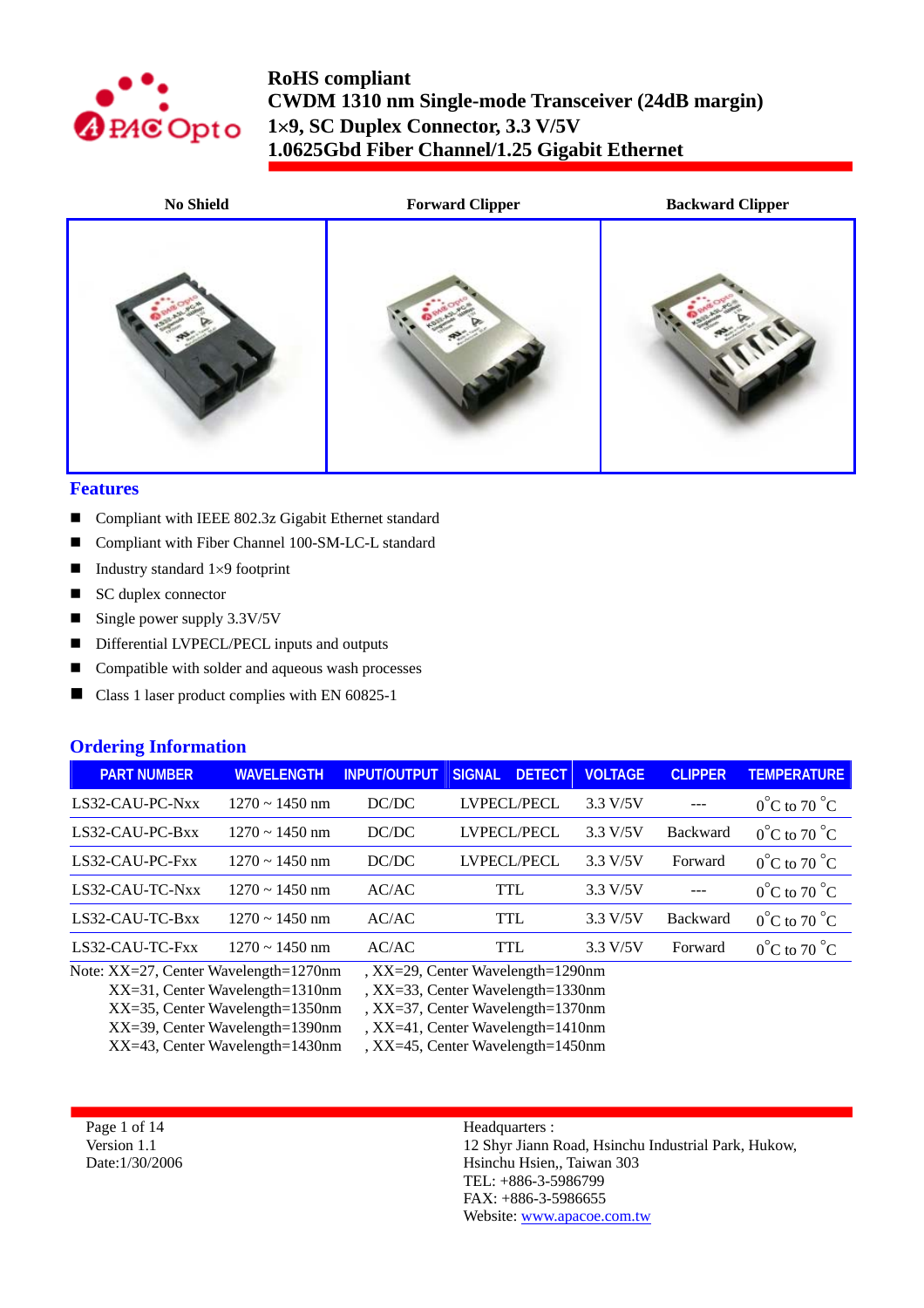

# **Absolute Maximum Ratings**

| <b>PARAMETER</b>             | <b>SYMBOL</b>  | <b>MIN</b> | <b>MAX</b> | <b>UNITS</b>                          | <b>NOTE</b>         |
|------------------------------|----------------|------------|------------|---------------------------------------|---------------------|
| <b>Storage Temperature</b>   | $T_{S}$        | $-40$      | 85         | $^{\circ}$ C                          |                     |
| <b>Supply Voltage</b>        | Vcc            | $-0.5$     | 6.0        | V                                     |                     |
| <b>Input Voltage</b>         | $V_{I\!N}$     | $-0.5$     | <b>Vcc</b> | V                                     |                     |
| <b>Output Current</b>        | I <sub>0</sub> | $- - -$    | 50         | mA                                    |                     |
| <b>Operating Current</b>     | $I_{OP}$       |            | 500        | mA                                    |                     |
| <b>Soldering Temperature</b> | $T_{SOLD}$     | ---        | 260        | $\circ$ <sup><math>\circ</math></sup> | 10 seconds on leads |

### **Operating Environment**

| <b>PARAMETER</b>                     | <b>SYMBOL</b>   | <b>MIN</b> | <b>MAX</b> | <b>UNITS</b> | <b>NOTE</b> |
|--------------------------------------|-----------------|------------|------------|--------------|-------------|
| <b>Ambient Operating Temperature</b> | $T_{AMB}$       | O          | 70         |              |             |
| Supply Voltage                       | Vcc             | 3.1        | 5.25       |              |             |
| Supply Current (3.3V)                | $I_{TX}+I_{RX}$ | $---$      | 300        | mA           |             |
| Supply Current (5.0V)                | $I_{TX}+I_{RX}$ | $---$      | 400        | mA           |             |

Page 2 of 14 Version 1.1 Date:1/30/2006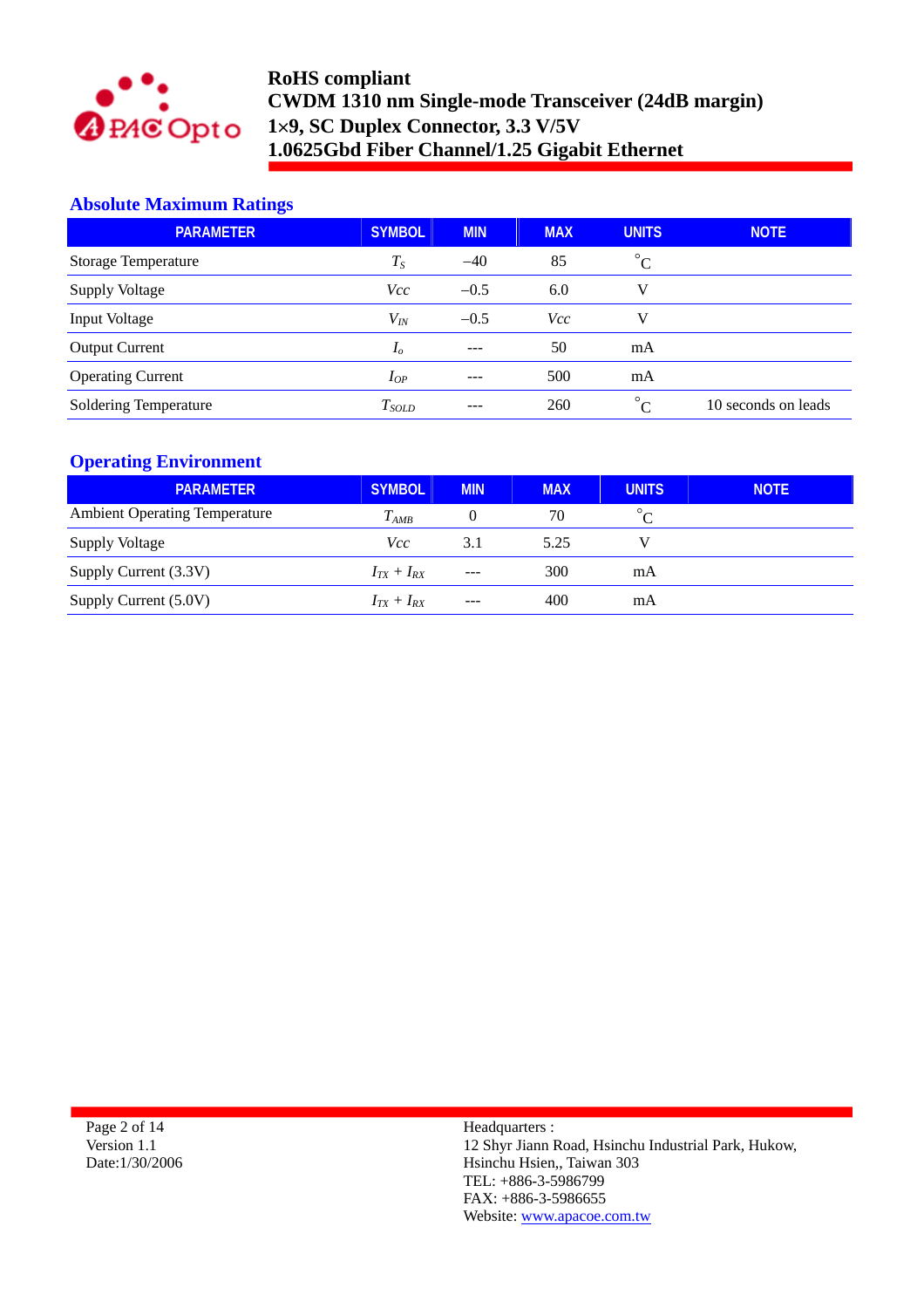

## **Transmitter Electro-optical Characteristics**

| $Vcc = 3.1 V to 5.25 V, TA = 0oC to 70oC$            |                     |            |       |                           |              |             |
|------------------------------------------------------|---------------------|------------|-------|---------------------------|--------------|-------------|
| <b>PARAMETER</b>                                     | <b>SYMBOL</b>       | <b>MIN</b> | TYP.  | <b>MAX</b>                | <b>UNITS</b> | <b>NOTE</b> |
| <b>Output Optical Power</b><br>$9/125 \ \mu m$ fiber | Pout                | $\Omega$   |       | $+5$                      | dBm          | Average     |
| <b>Extinction Ratio</b>                              | ER                  | 7          | ---   | ---                       | dB           |             |
| Center Wavelength                                    | $\lambda_C$         | $X-5.5$    | $X+1$ | $X + 7.5$                 | nm           |             |
| Spectral Width $(-20dB)$                             | $\Delta \lambda$    | ---        | ---   | 1                         | nm           |             |
| Side Mode Suppression Ratio                          | <b>SMSR</b>         | 30         |       |                           | dB           |             |
| Rise/Fall Time (20-80%)                              | $T_{r,f}$           |            |       | 260                       | ps           |             |
| <b>Relative Intensity Noise</b>                      | <b>RIN</b>          |            |       | $-120$                    | dB/Hz        |             |
| <b>Total Jitter</b>                                  | ТJ                  |            |       | 227                       | ps           |             |
| Output Eye                                           |                     |            |       | Compliant with IEEE802.3z |              |             |
| Transmitter Data Input Voltage-High                  | $V_{IH}-V_{CC}$     | $-1.1$     |       | $-0.74$                   | V            | Note 1      |
| Transmitter Data Input Voltage-Low                   | $V_{IL}$ – $V_{CC}$ | $-2.0$     |       | $-1.58$                   | V            | Note 1      |
| Transmitter Data Input Differential<br>Voltage       | $V_{\mathit{DIFF}}$ | 0.3        |       | 1.6                       | V            | Note 1      |

Note 1: These inputs are compatible with 10K, 10KH and 100K ECL and PECL input.

Page 3 of 14 Version 1.1 Date:1/30/2006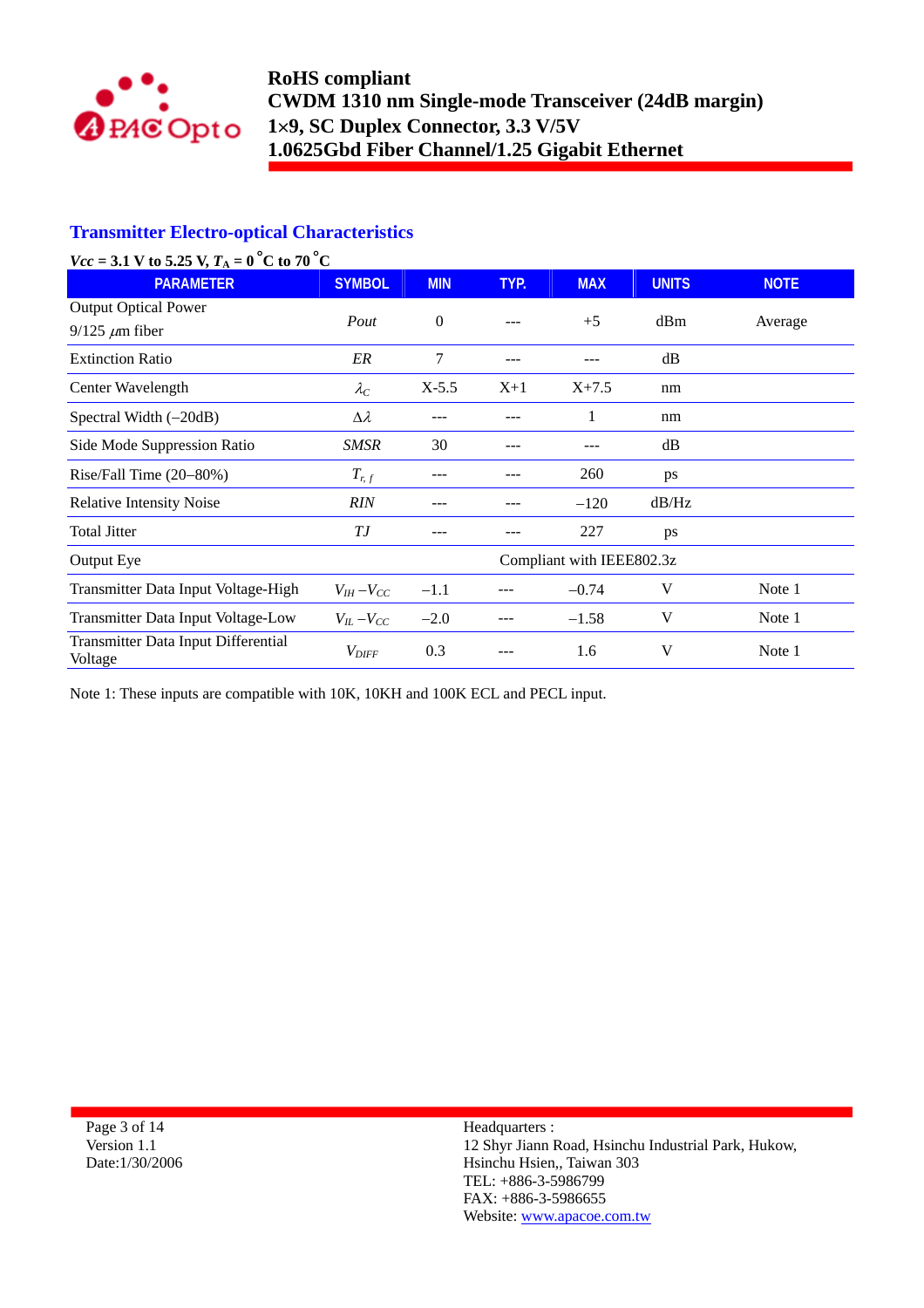

## **Receiver electro-optical characteristics**

| $Vcc = 3.1 V to 5.25 V, TA = 0oC to 70oC$                               |                     |                |      |            |              |             |
|-------------------------------------------------------------------------|---------------------|----------------|------|------------|--------------|-------------|
| <b>PARAMETER</b>                                                        | <b>SYMBOL</b>       | <b>MIN</b>     | TYP. | <b>MAX</b> | <b>UNITS</b> | <b>NOTE</b> |
| Optical Input Power-maximum<br>$(BER < 10^{-12})$                       | $P_{I\!N}$          | $-3$           |      | ---        | dBm          |             |
| <b>Optical Input Power-minimum</b><br>(Sensitivity) (BER < $10^{-12}$ ) | $P_{I\!N}$          | ---            |      | $-24$      | dBm          |             |
| <b>Operating Center wavelength</b>                                      | $\lambda_C$         | 1260           |      | 1620       | nm           |             |
| <b>Optical Return Loss</b>                                              | ORL                 | 12             | ---  | ---        | dB           |             |
| Signal Detect-Asserted                                                  | $P_A$               | ---            | ---  | $-24$      | dBm          |             |
| Signal Detect-Deasserted                                                | $P_D$               | $-35$          | ---  | ---        | dBm          |             |
| Signal Detect-Hysteresis                                                | $P_A - P_D$         | 1.0            | ---  | ---        | dB           |             |
| <b>Signal Detect Voltage</b><br>(LVPECL/PECL)-High                      | $V_{OH}-V_{CC}$     | $-1.1$         |      | $-0.74$    | V            | Note 1      |
| <b>Signal Detect Voltage</b><br>(LVPECL/PECL)-Low                       | $V_{OL} - V_{CC}$   | $-2.0$         |      | $-1.58$    | V            | Note 1      |
| Signal Detect Voltage (TTL)-High                                        | $V_{OH}$            | $V_{CC}$ -0.8  |      | Vcc        | V            |             |
| Signal Detect Voltage (TTL)-Low                                         | $V_{OL}$            | $\overline{0}$ |      | 0.5        | V            |             |
| Data Output Rise, Fall Time<br>$(20 - 80\%)$                            | $T_{r,f}$           | ---            |      | 0.35       | ns           |             |
| Data Output Voltage-High                                                | $V_{OH} - V_{CC}$   | $-1.1$         | ---  | $-0.74$    | V            | Note 1      |
| Data Output Voltage-Low                                                 | $V_{OL} - V_{CC}$   | $-2.0$         | ---  | $-1.58$    | V            | Note 1      |
| Data Output Differential Voltage                                        | $V_{\mathit{DIFF}}$ | 0.3            | ---  | 1.6        | V            |             |

Note 1 : These outputs are compatible with 10K, 10KH and 100K ECL and PECL input.

Page 4 of 14 Version 1.1 Date:1/30/2006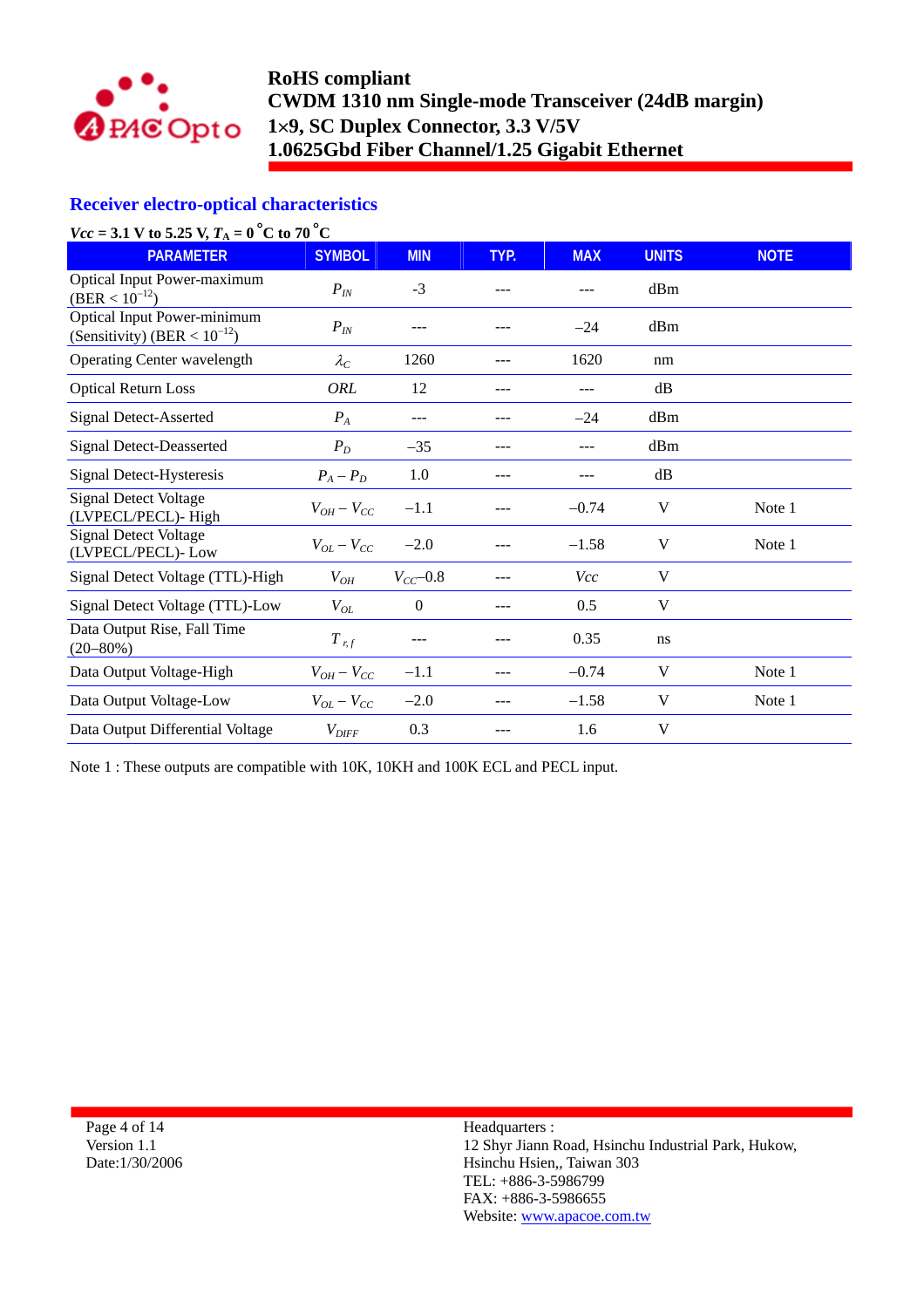

## **Block Diagram of Transceiver**



#### **Transmitter Section**

The transmitter section consists of a 1310 nm InGaAsP laser in an eye safe optical subassembly (OSA) which mates to the fiber cable. The laser OSA is driven by a LD driver IC which converts differential input LVPECL logic signals into an analog laser driving current.

#### **Receiver Section**

The receiver utilizes an InGaAs PIN photodiode mounted together with a trans-impedance preamplifier IC in an OSA. This OSA is connected to a circuit providing post-amplification quantization, and optical signal detection.

#### **Receiver Signal Detect**

Signal Detect is a basic fiber failure indicator. This is a single-ended LVPECL/PECL ooutput. As the input optical power is decreased, Signal Detect will switch from high to low (deassert point) somewhere between sensitivity and the no light input level. As the input optical power is increased from very low levels, Signal Detect will switch back from low to high (assert point). The assert level will be at least 1.0 dB higher than the deassert level.

Page 5 of 14 Version 1.1 Date:1/30/2006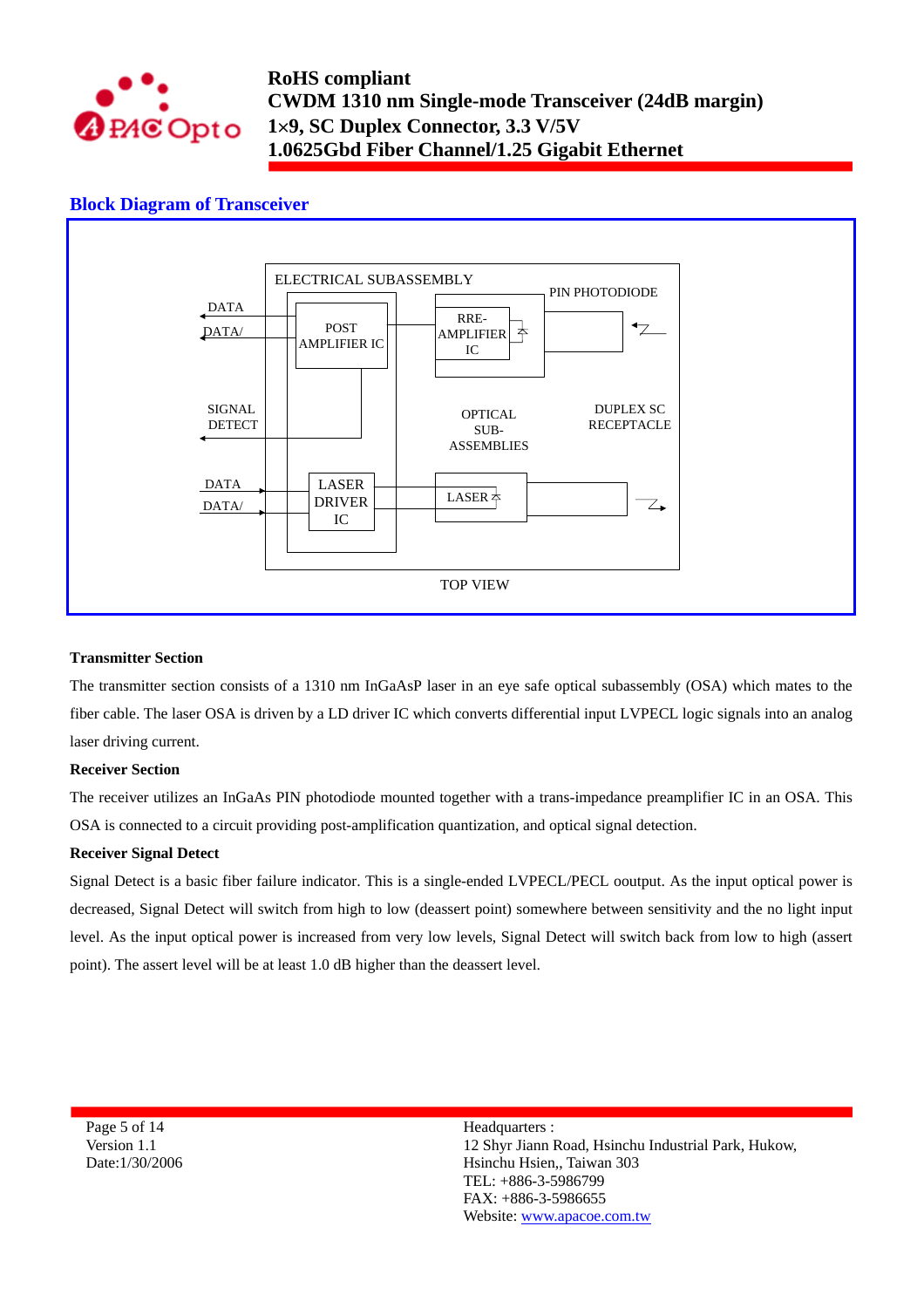

### **Connection Diagram**

| Pin-Out |                                                                                                                         |                                         |
|---------|-------------------------------------------------------------------------------------------------------------------------|-----------------------------------------|
|         | <b>1. RX GND</b><br>$2. RD+$<br>3. RD<br><b>4. SD</b><br>5. VCCR<br>6. VCCT<br>$7.TD-$<br>$8. T D+$<br><b>9. TX GND</b> | N/C<br>О<br><b>TOP VIEW</b><br>N/C<br>O |

| <b>PIN</b> | <b>SYMBOL</b> | <b>DESCRIPTION</b>                                                                                                                                                                                               |
|------------|---------------|------------------------------------------------------------------------------------------------------------------------------------------------------------------------------------------------------------------|
| 1          | <b>RX GND</b> | Receiver Signal Ground.                                                                                                                                                                                          |
|            |               | Directly connect this pin to the receiver ground plane.                                                                                                                                                          |
|            |               | $RD+$ is an open-emitter output circuit.                                                                                                                                                                         |
| 2          | $RD+$         | Terminate this high-speed differential LVPECL/PECL output with standard LVPECL/PECL techniques<br>at the follow-on device input pin. (See recommended circuit schematic)                                         |
|            |               | RD- is an open-emitter output circuit.                                                                                                                                                                           |
| 3          | $RD-$         | Terminate this high-speed differential LVPECL/PECL output with standard LVPECL/PECL techniques                                                                                                                   |
|            |               | at the follow-on device input pin. (See recommended circuit schematic)                                                                                                                                           |
|            |               | Signal Detect.                                                                                                                                                                                                   |
|            |               | Normal optical input levels to the receiver result in a logic "1" output, $V_{OH}$ , asserted. Low input optical                                                                                                 |
|            |               | levels to the receiver result in a fault condition indicated by a logic "0" output $V_{OL}$ , deasserted Signal<br>Detect is a single-ended LVPECL/PECL output. SD can be terminated with LVPECL/PECL techniques |
| 4          | SD            | via 50 $\Omega$ to $V_{CCR}$ – 2 V. Alternatively, SD can be loaded with a 180 $\Omega$ resistor to RX GND to conserve                                                                                           |
|            |               | electrical power with small compromise to signal quality. If Signal Detect output is not used, leave it                                                                                                          |
|            |               | open-circuited. This Signal Detect output can be used to drive a LVPECL/PECL input on an upstream                                                                                                                |
|            |               | circuit, such as, Signal Detect input or Loss of Signal-bar.                                                                                                                                                     |
|            |               | Receiver Power Supply.                                                                                                                                                                                           |
| 5          | $V_{CCR}$     | Provide +3.3 Vdc via the recommended receiver power supply filter circuit. Locate the power supply                                                                                                               |
|            |               | filter circuit as close as possible to the $V_{CCR}$ pin.                                                                                                                                                        |
|            |               | Transmitter Power Supply.                                                                                                                                                                                        |
| 6          | $V_{CCT}$     | Provide +3.3 Vdc via the recommended transmitter power supply filter circuit. Locate the power supply                                                                                                            |
|            |               | filter circuit as close as possible to the $V_{CCT}$ pin.                                                                                                                                                        |
|            |               | Transmitter Data In-Bar.                                                                                                                                                                                         |
| 7          | $TD-$         | Terminate this high-speed differential LVPECL/PECL input with standard LVPECL/PECL techniques at                                                                                                                 |
|            |               | the transmitter input pin. (See recommended circuit schematic)                                                                                                                                                   |
|            |               | Transmitter Data In.                                                                                                                                                                                             |
| 8          | $TD+$         | Terminate this high-speed differential LVPECL/PECL input with standard LVPECL/PECL techniques at                                                                                                                 |
|            |               | the transmitter input pin. (See recommended circuit schematic)                                                                                                                                                   |
|            |               | <b>Transmitter Signal Ground.</b>                                                                                                                                                                                |
| 9          | TX GND        | Directly connect this pin to the transmitter signal ground plane. Directly connect this pin to the                                                                                                               |
|            |               | transmitter ground plane.                                                                                                                                                                                        |

Page 6 of 14 Version 1.1 Date:1/30/2006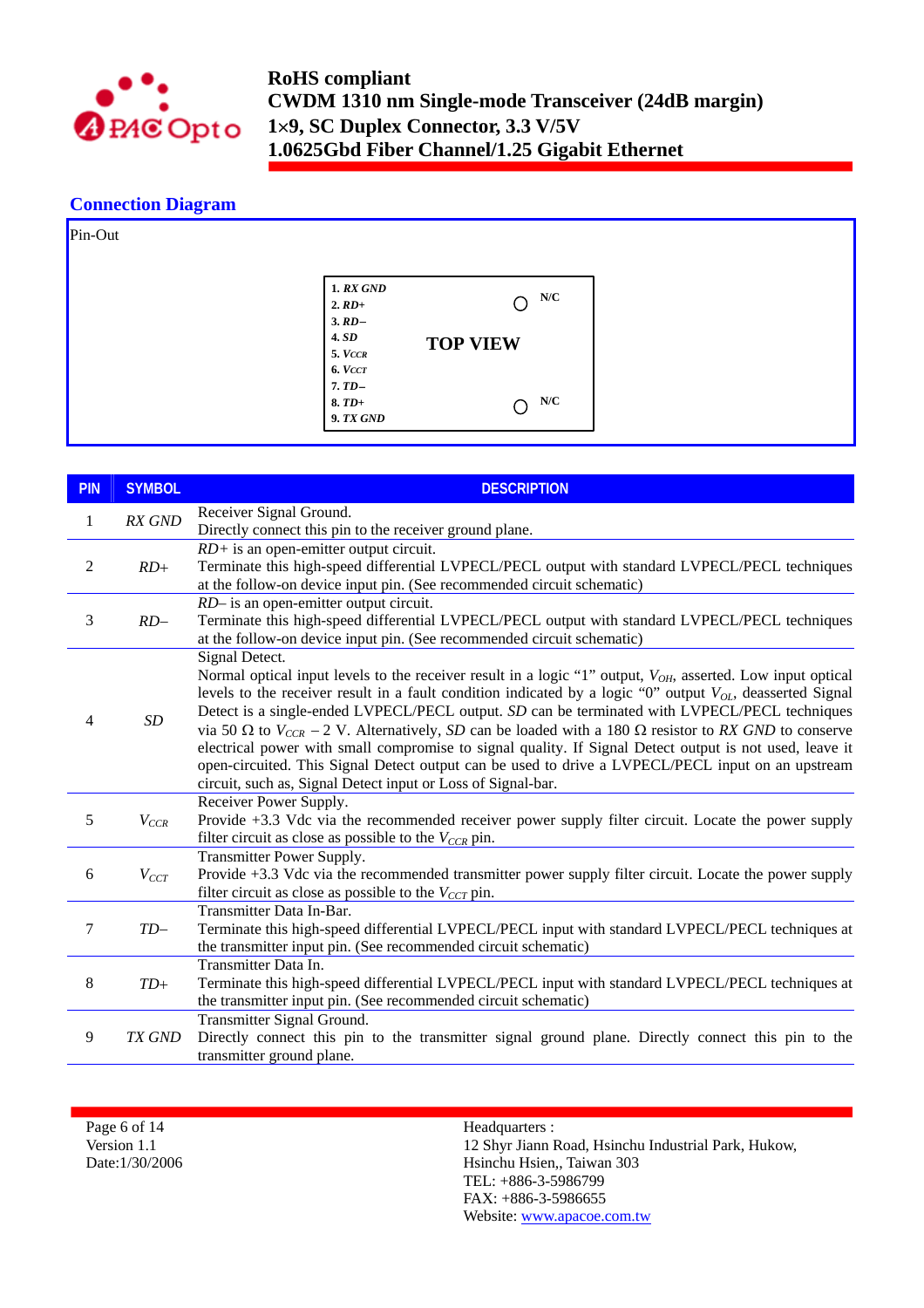

## **Recommended Circuit Schematic**



Page 7 of 14 Version 1.1 Date:1/30/2006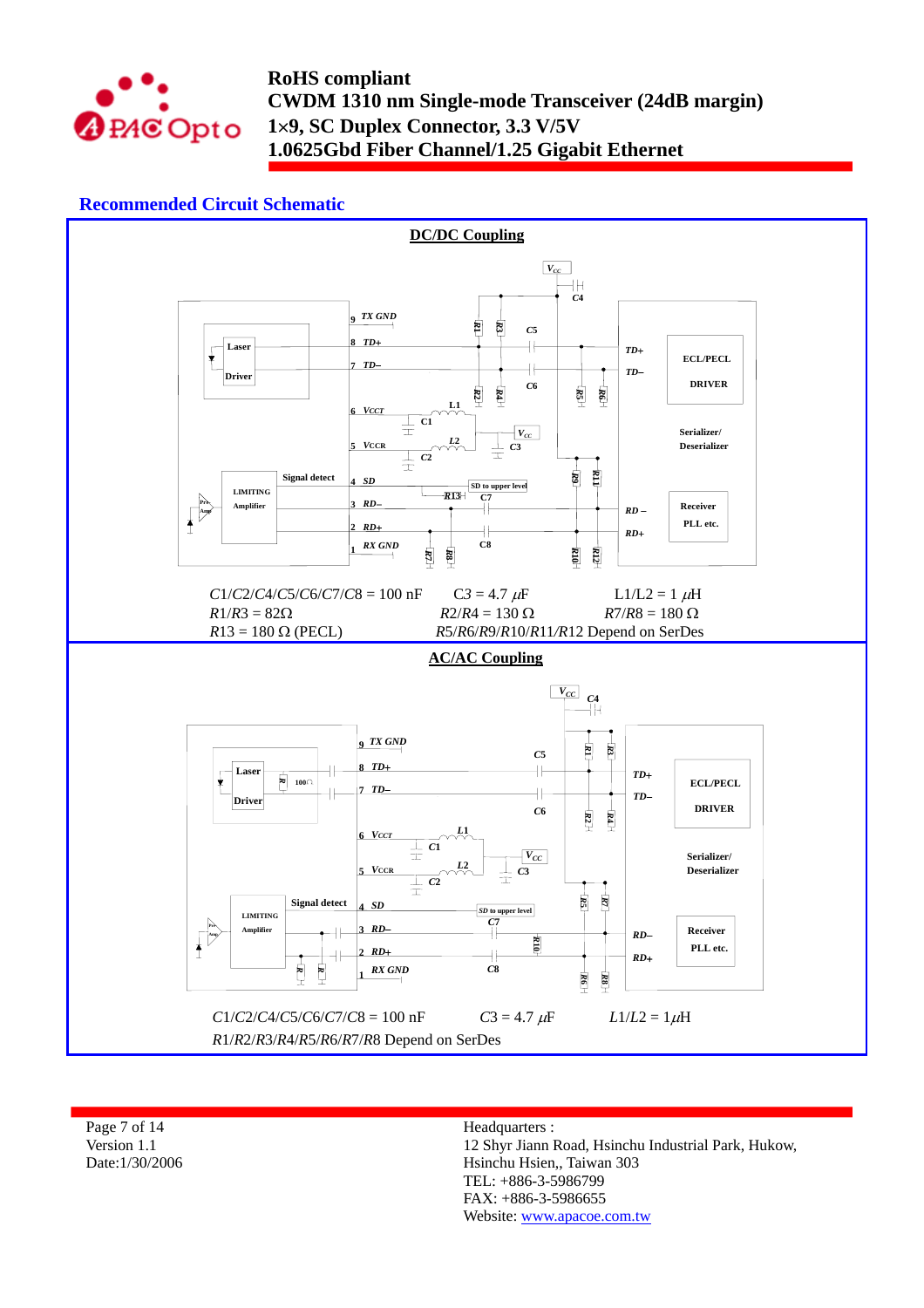

In order to get proper functionality, a recommended circuit is provided in above recommended circuit schematic. When designing the circuit interface, there are a few fundamental guidelines to follow.

- (1) The differential data lines should be treated as 50  $\Omega$  Micro strip or strip line transmission lines. This will help to minimize the parasitic inductance and capacitance effects. Locate termination at the received signal end of the transmission line. The length of these lines should be kept short and of equal length.
- (2) For the high speed signal lines, differential signals should be used, not single-ended signals, and these differential signals need to be loaded symmetrically to prevent unbalanced currents which will cause distortion in the signal.
- (3) Multi layer plane PCB is best for distribution of  $V_{CC}$ , returning ground currents, forming transmission lines and shielding, Also, it is important to suppress noise from influencing the fiber-optic transceiver performance, especially the receiver circuit.
- (4) A separate proper power supply filter circuits shown in Figure for the transmitter and receiver sections. These filter circuits suppress *Vcc* noise over a broad frequency range, this prevents receiver sensitivity degradation due to  $V_{CC}$  noise.
- (5) Surface-mount components are recommended. Use ceramic bypass capacitors for the 0.1  $\mu$ F capacitors and a surface-mount coil inductor for  $1 \mu$ H inductor. Ferrite beads can be used to replace the coil inductors when using quieter *V<sub>CC</sub>* supplies, but a coil inductor is recommended over a ferrite bead. All power supply components need to be placed physically next to the  $V_{CC}$  pins of the receiver and transmitter.
- (6) Use a good, uniform ground plane with a minimum number of holes to provide a low-inductance ground current return for the power supply currents.

Page 8 of 14 Version 1.1 Date:1/30/2006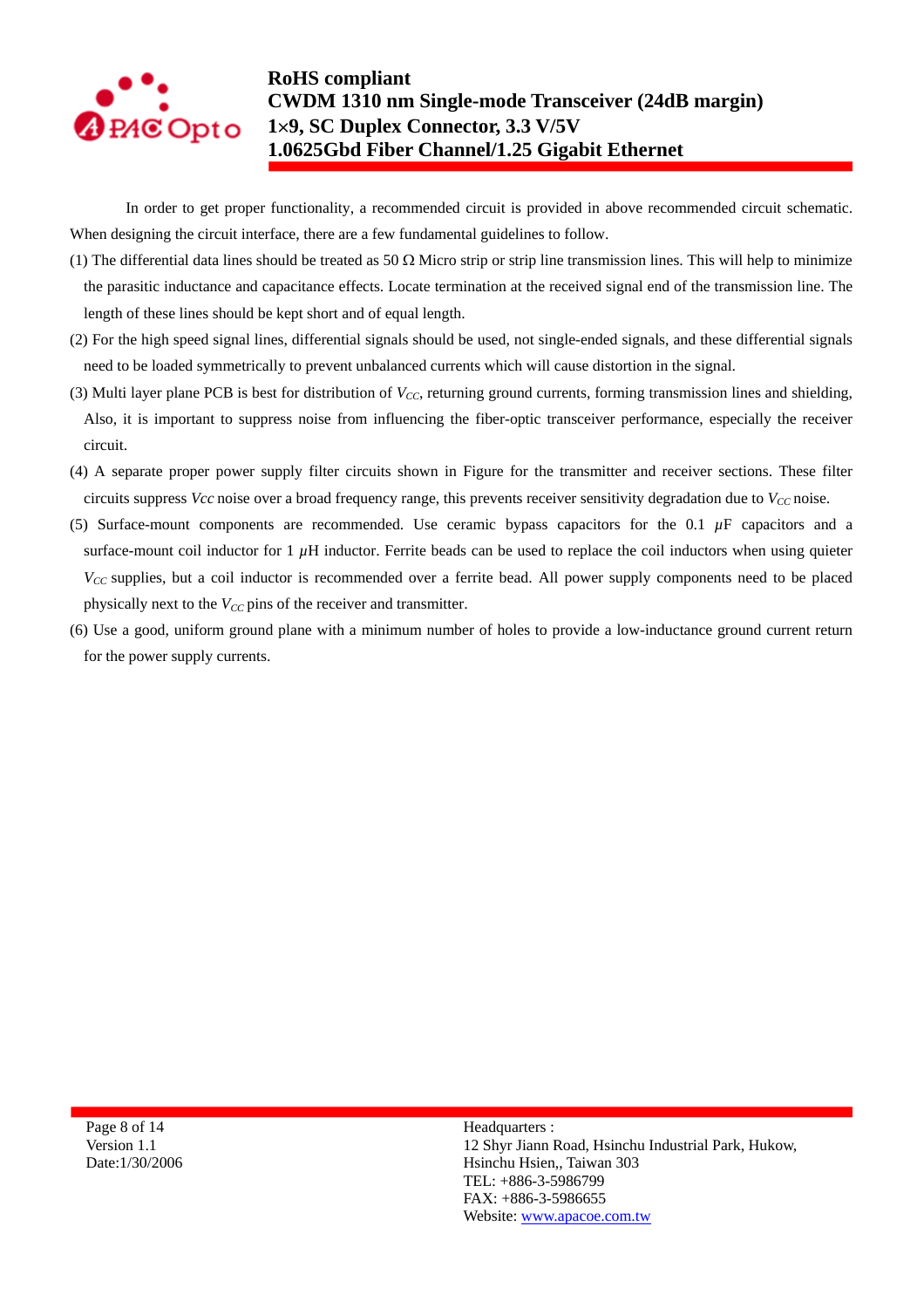

### **Recommended Board Layout Hole Pattern**



This transceiver is compatible with industry standard wave or hand solder processes. After wash process, all moisture must be completely remove from the module. The transceiver is supplied with a process plug to prevent contamination during wave solder and aqueous rinse as well as during handling, shipping or storage.

Solder fluxes should be water-soluble, organic solder fluxes. Recommended cleaning and degreasing chemicals for these transceivers are alcohol's (methyl, isopropyl, isobutyl), aliphatics (hexane, heptane) and other chemicals, such as soap solution or naphtha. Do not use partially halogenated hydrocarbons for cleaning/degreasing.

Page 9 of 14 Version 1.1 Date:1/30/2006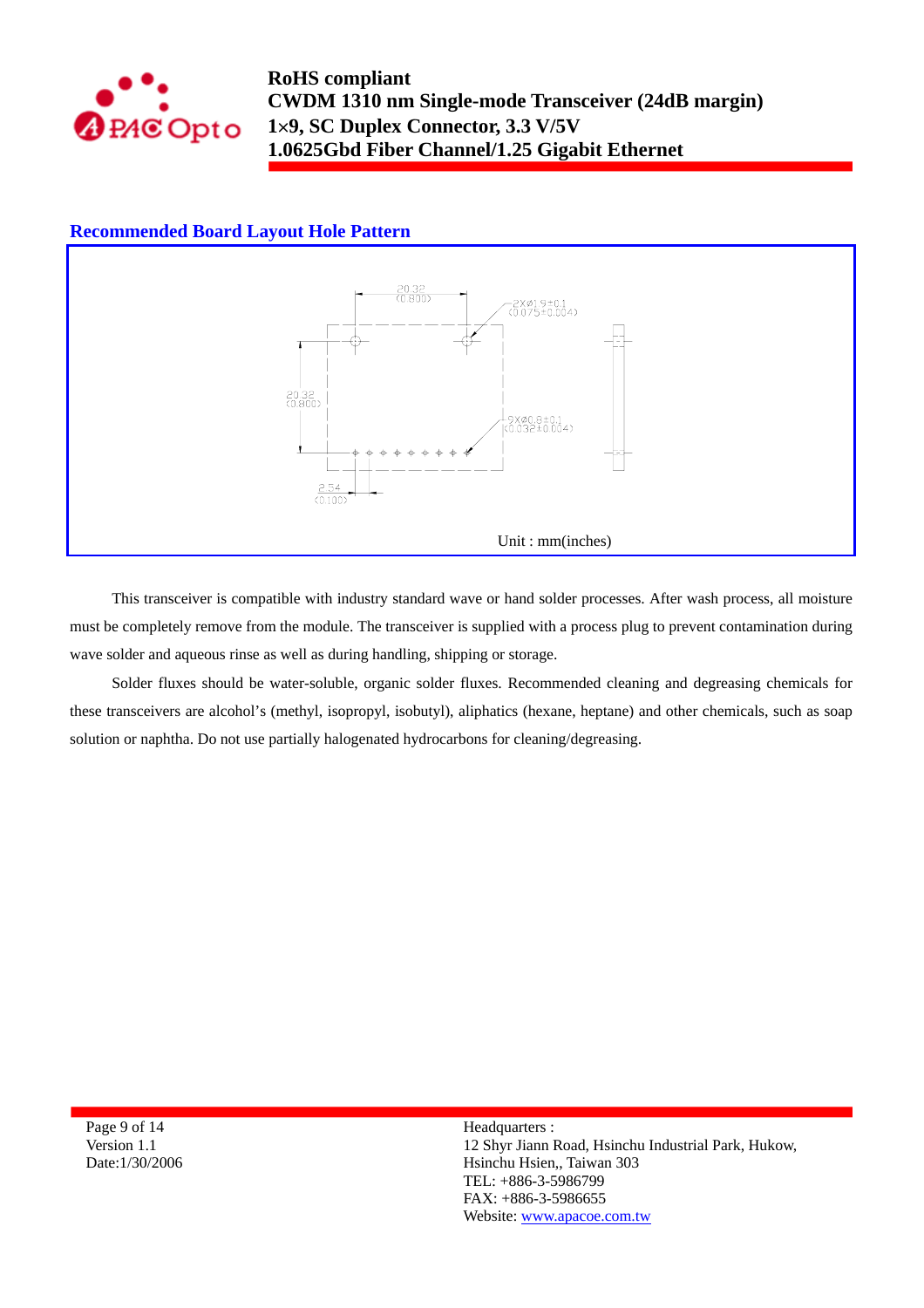

### **Drawing Dimensions- No Shield**



Page 10 of 14 Version 1.1 Date:1/30/2006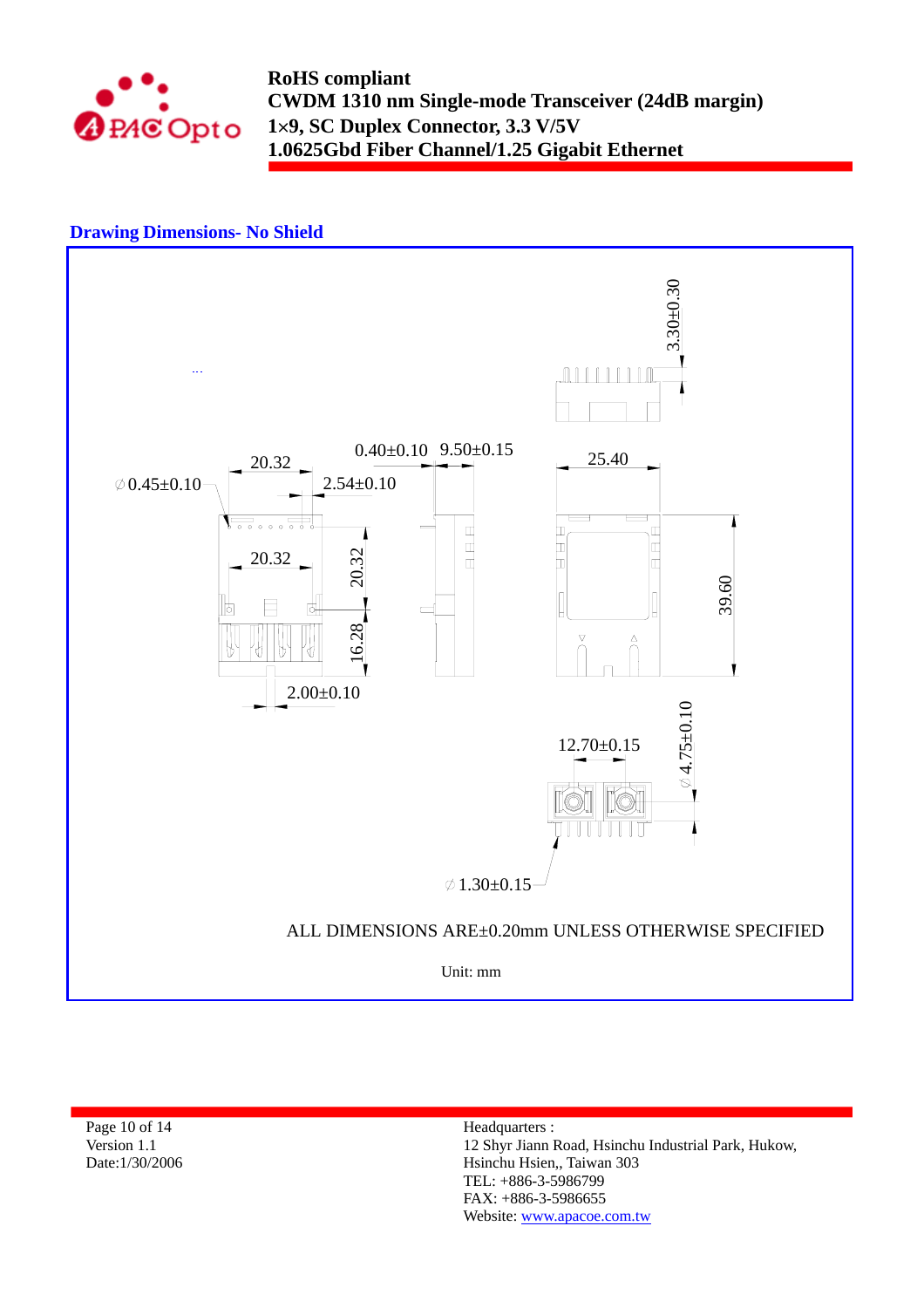

## **Drawing Dimensions- Forward Shield**



Page 11 of 14 Version 1.1 Date:1/30/2006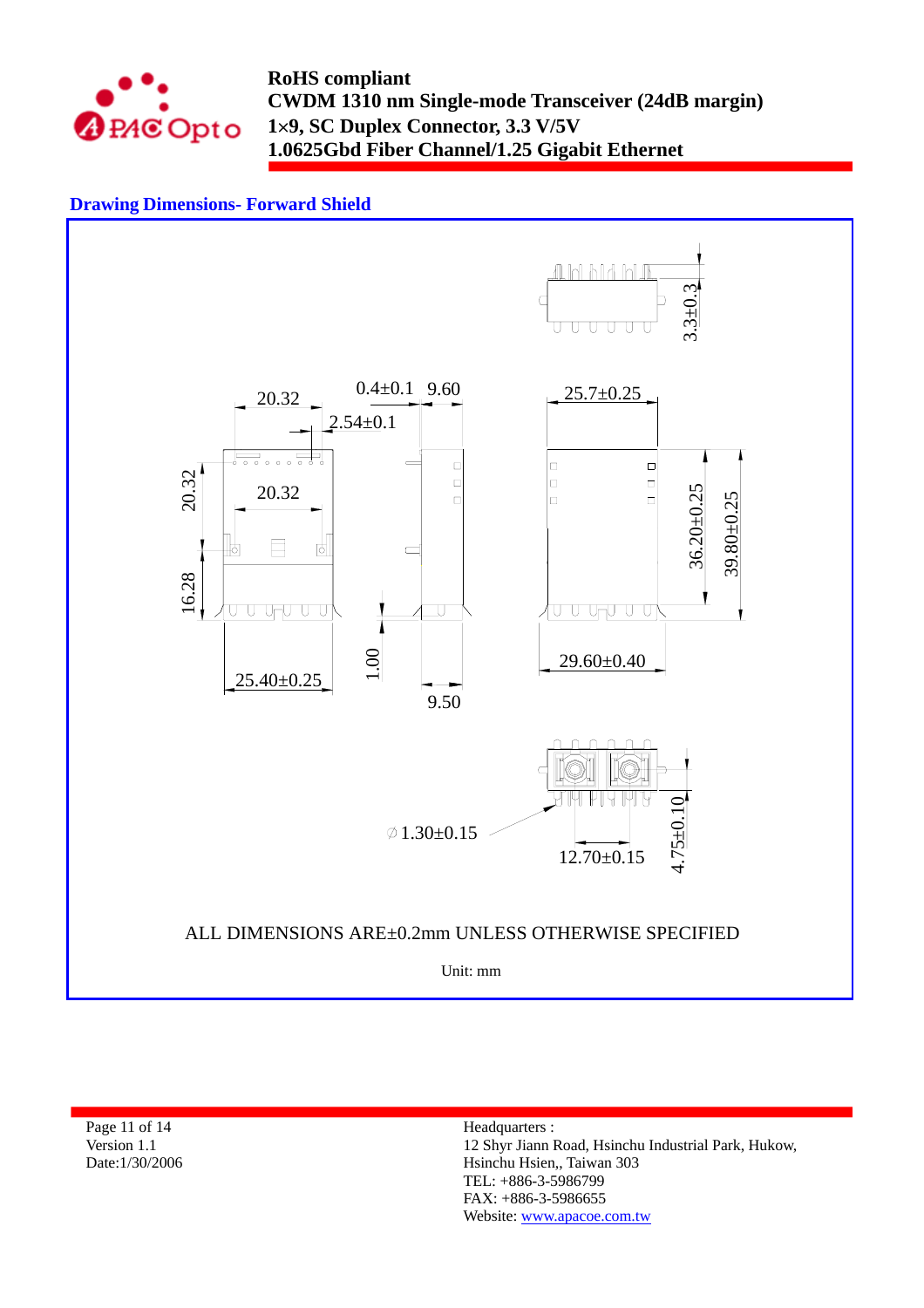

## **Drawing Dimensions- Backward Shield**



Page 12 of 14 Version 1.1 Date:1/30/2006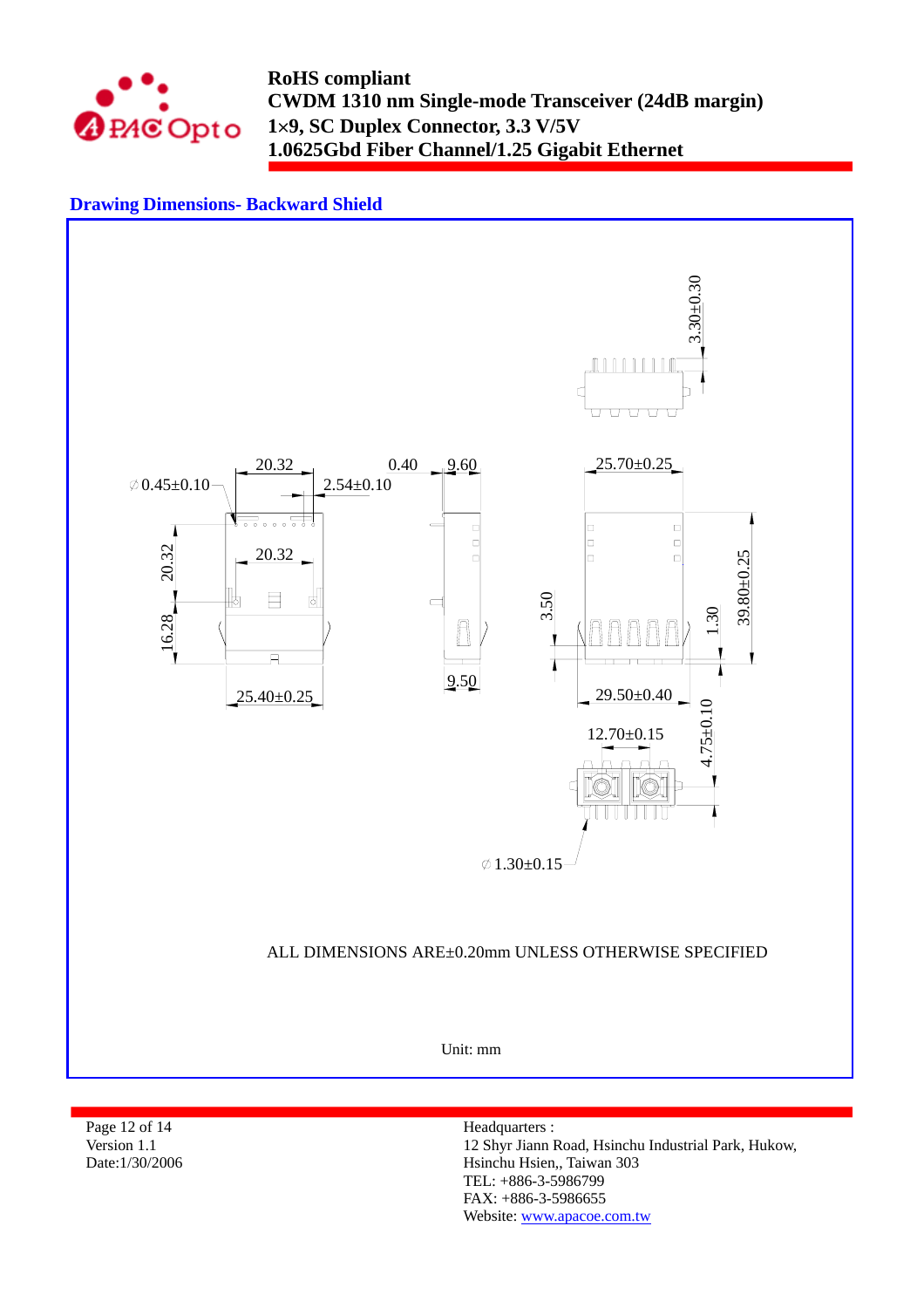

## **Optical Receptacle Cleaning Recommendations**

All fiber stubs inside the receptacle portions were cleaned before shipment. In the event of contamination of the optical ports, the recommended cleaning process is the use of forced nitrogen. If contamination is thought to have remained, the optical ports can be cleaned using a NTT international Cletop® stick type and HFE7100 cleaning fluid. Before the mating of patchcord, the fiber end should be cleaned up by using Cletop® cleaning cassette.



Note: The pictures were extracted from NTT-ME website. And the Cletop® is a trademark registered by NTT-ME

Page 13 of 14 Version 1.1 Date:1/30/2006